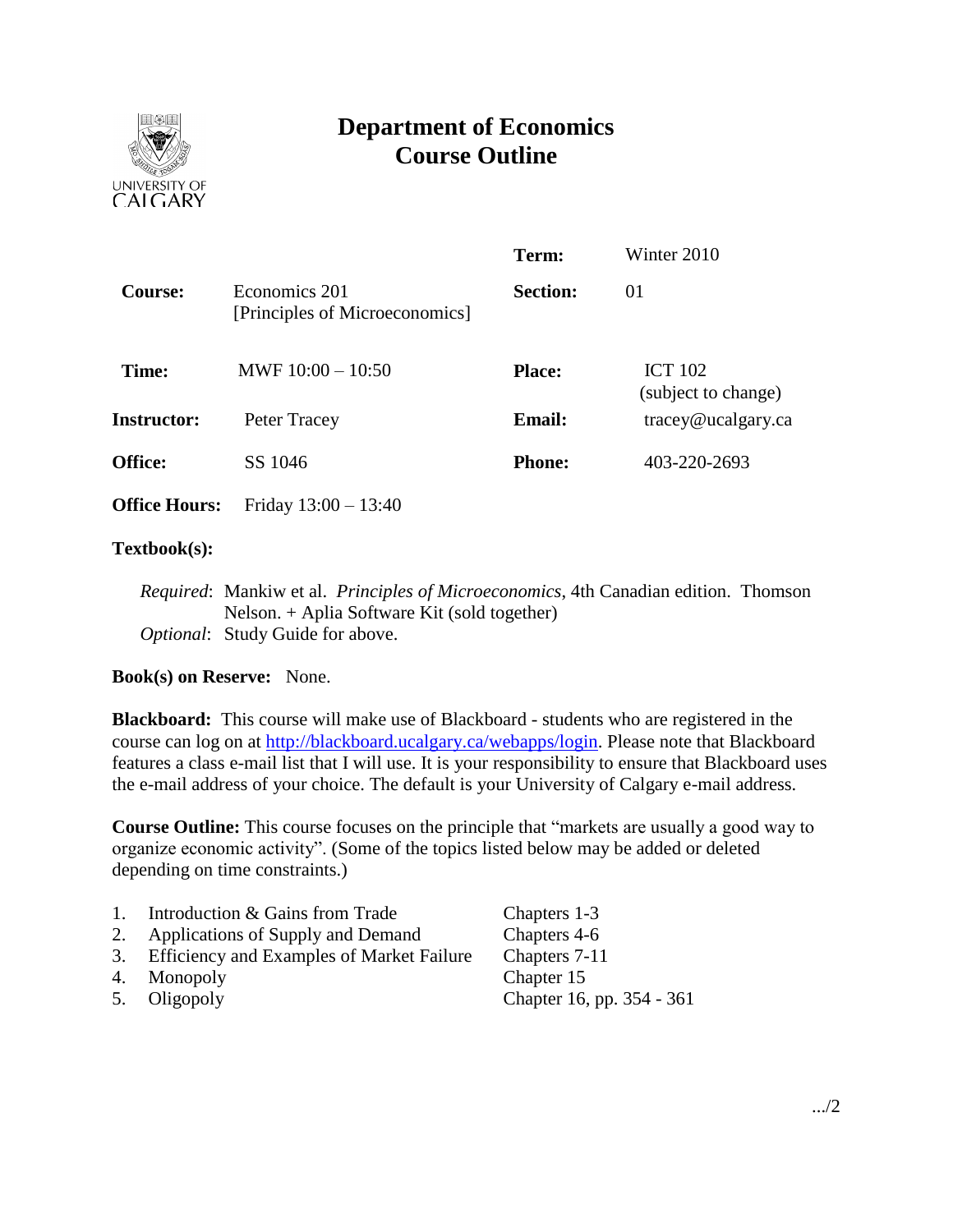## **Grade Determination and Final Examination Details:**

| 6 assignments (using Aplia), of which the 5 best will count |     |  |  |
|-------------------------------------------------------------|-----|--|--|
| Midterm Examination: Monday, February 1, 2010               | 30% |  |  |
| Final Examination                                           | 50% |  |  |

Assignments:

- 1. In order to complete assignments in this course, you will be required to access the Aplia website at [http://econ.aplia.com.](http://econ.aplia.com/) Please register on the website within the first week of classes.
- 2. Due dates for the assignments will be announced on the Aplia site during the first week of the semester.
- 3. Course material dealing with a particular assignment will typically be covered in class at least four days before the assignment is due; thus, assignments can be completed at any time up to and including the due date. Only the best five assignments will count towards your final mark. Given these factors, only situations where someone can document illness or domestic affliction for an extended period (i.e., the entire 4 days prior to the due date) would possibly warrant shifting the assignment weight to the final exam. Furthermore, technical problems can be expected to occur sometimes with computer systems and internet availability, so it may be a good idea to not wait until the last minute to submit your assignment. Technical problems will typically not justify shifting the assignment weight to the final exam.
- 4. Using Aplia, you will be able to complete practice problem sets prior to each assignment. In the practice problem sets, you will obtain immediate feedback as to whether you have answered a question correctly. In many cases you will be provided with an explanation if you have not answered correctly. Your results in the practice problem sets are not counted or reported to the instructor. It is strongly recommended that you do the practice problems related to a particular assignment prior to completing the assignments.
- 5. Emails regarding Aplia should be directed towards the providers of Aplia, or to the teaching assistants (TAs), who will be assigned to this course.

Examinations*:*

- 1. Examinations will consist of multiple choice questions.
- 2. The midterm examination will be held during the lecture time. **The exam must be completed during the specified time. Extra time will not be given for any reason.**
- 3. The final examination will last for two hours and will be scheduled by the Registrar. **The exam must be completed during the specified time. Extra time will not be given for any reason.**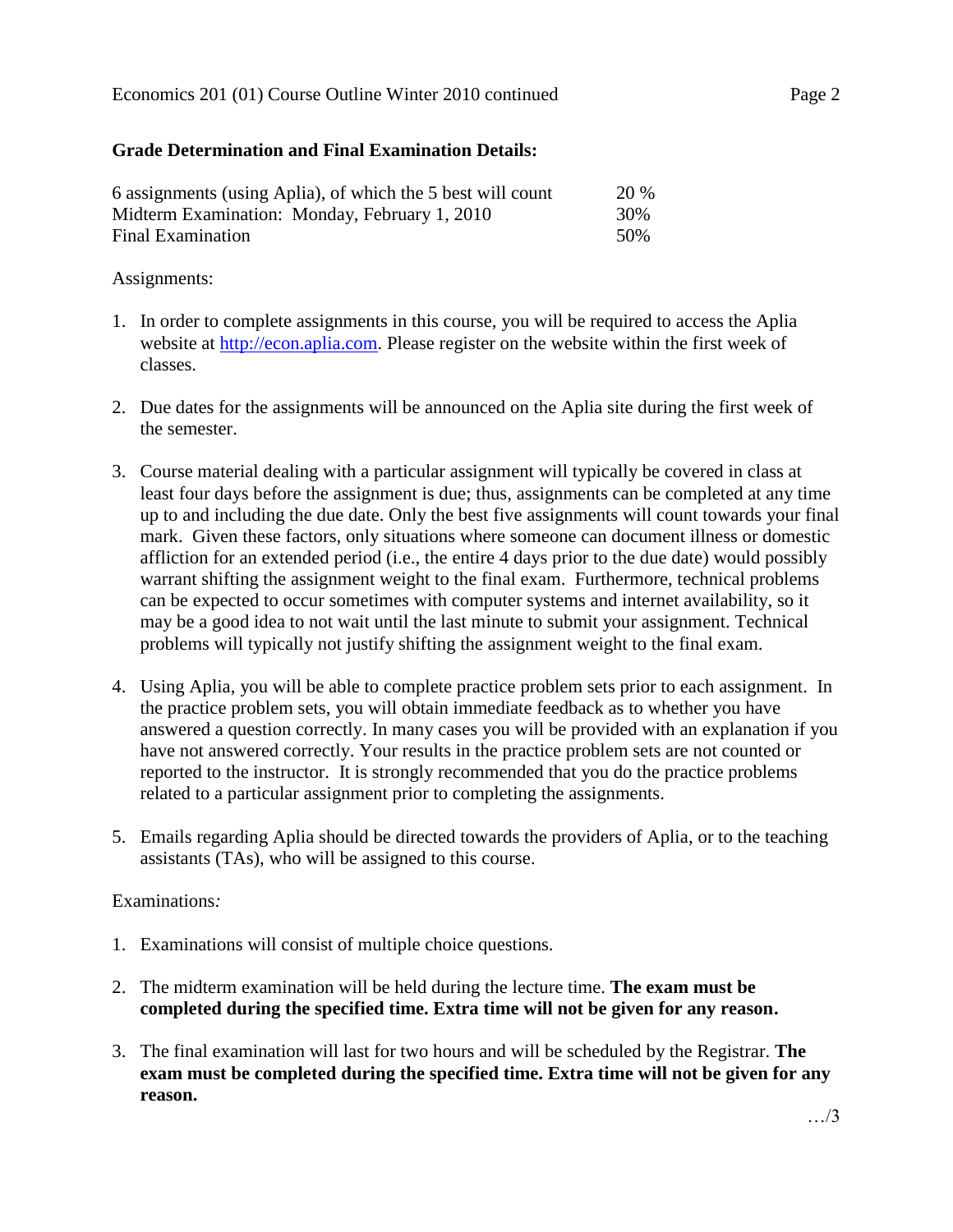4. The use of a non-programmable calculator during tests and examinations is permitted. **The use of graphing calculators, cell phones, and computers is not permitted.**

Assignments, the midterm exam, and the final exam are marked on a numerical (percentage) basis and then converted to letter grades. The course grade is then calculated using the weights indicated above. As a guide to determining standing, these letter grade equivalences will generally apply:

| $A+ 97-100$ B           | $79 - 83$ C- | $62 - 66$ |
|-------------------------|--------------|-----------|
| A $92-96$ B- $76-78$ D+ |              | 57 - 61   |
| A- $89-91$ C+ 73-75 D   |              | $50 - 56$ |
| $B+ 84-88$ C 67 - 72 F  |              | $0 - 49$  |

### **Notes:**

- 1. Students should be aware that no "make-up" midterms will be given. Any student who finds it necessary to miss the midterm must notify the instructor in advance and produce a valid medical certificate or other required documentation in order to have the weighting adjusted. This adjustment will result in the final exam counting for 80% of the final grade and the Aplia assignments counting for 20% of the final grade. Note that deferred final examinations may contain short/long answer questions. Also, deferred final examinations do not have to cover the same material or have the same format as the regular final examination.
- 2. Examinations will not be given prior to the scheduled date.
- 3. Students should be aware of the academic regulations outlined in The University of Calgary Calendar.
- 4. Students seeking reappraisal of a piece of graded term work should discuss their work with the instructor *within* 15 days of the work being returned to class. However, the earliest that grades will be discussed will be two days after the return of an assignment or examination.
- 5. Students will be responsible for all material listed on the course outline, regardless of whether or not the material has been covered in class, unless the instructor notifies the class that the material will not be covered.
- 6. Please note that the following types of emails will receive no response: emails not addressed to anyone in particular; emails where the recipient's name is not spelled correctly; anonymous emails; emails which do not specify the course and section in which you are registered; and, emails involving questions that are specifically addressed on the course outline.
- 7. It is the student's responsibility to request academic accommodations. If you are a student with a documented disability who may require academic accommodation and have not registered with the Disability Resource Centre, please contact their office at 220-8237. Students who have not registered with the Disability Resource Centre are not eligible for formal academic accommodation. **You are also required to discuss your needs with your instructor no later than fourteen (14) days after the start of this course.**